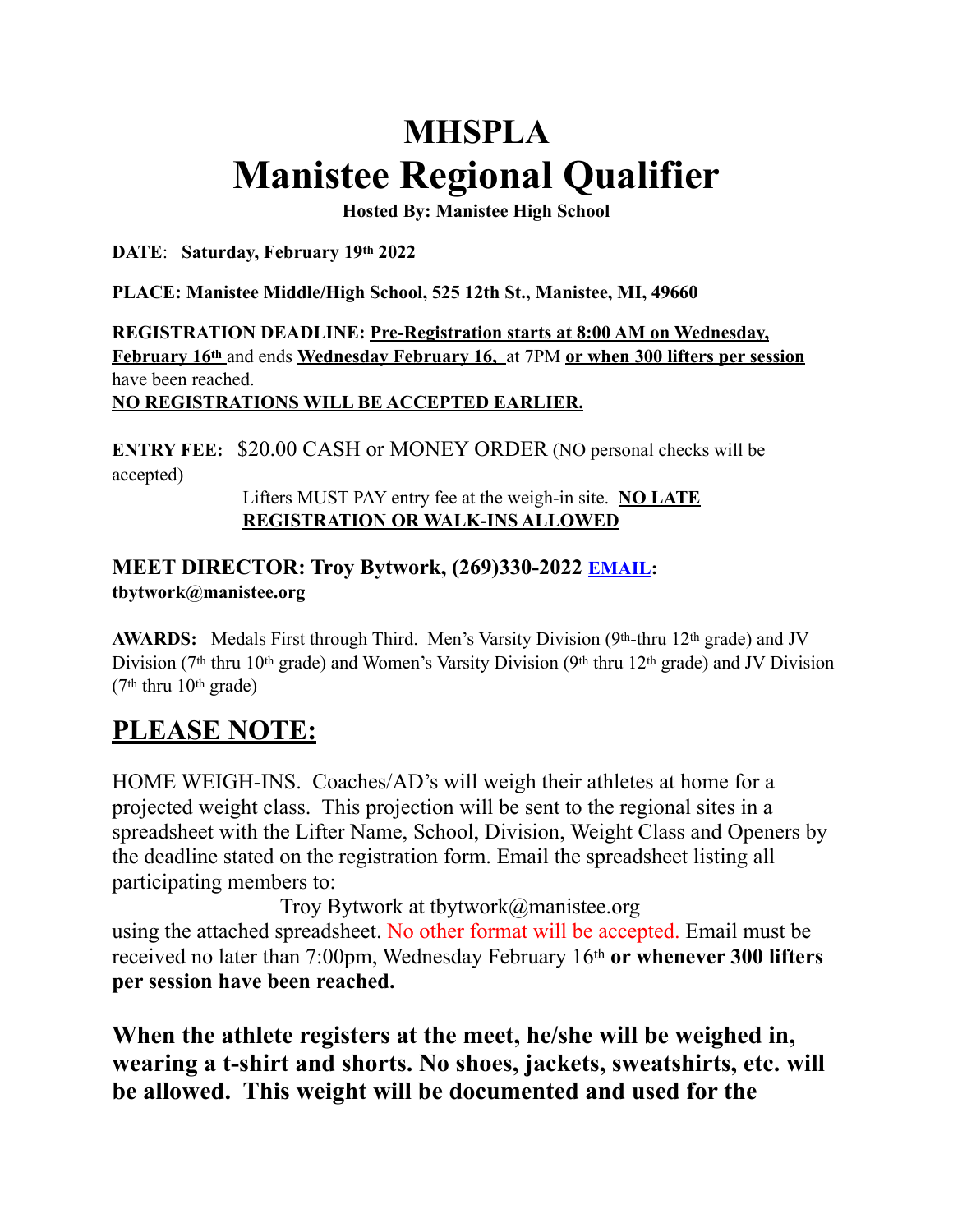**competition. There will be check scales available and ONE attempt on the official scale only. Your exact weight will determine your weight class. NO EXCEPTIONS**

## **ALL LIFTERS MUST BE REGISTERED AND WEIGHED IN 45 MINUTES PRIOR TO THE SCHEDULED START OF LIFTING. PLEASE PLAN ACCORDINGLY.**

**TEAM AWARDS**: Top 2 teams in each division. JV Women, Varsity Women, JV Men, Varsity Men

**Doors open at 7:00AM**

#### **MEN & WOMEN DIVISIONS**

**CHECK-IN BEGINS**: 7:15am **CHECK-IN ENDS:** 8:15am **COACHES MEETING**: 8:15am **LIFTER MEETING**: 8:30am **WARM-UP**: 8:15-8:45am **LIFTING BEGINS**: 9:00am

**ELIGIBILITY:** Open to all 7<sup>th</sup>-12<sup>th</sup> grade lifters. Students MUST be enrolled in the school that they are lifting. All students MUST be eligible to compete according to their school's eligibility standards. ALL LIFTERS MUST BE DRUG FREE FOR A MINIMUM OF 36 MONTHS. All lifters must qualify at a MHSPLA qualifying meet in order to compete at the State Finals.

**RULES**: MHSPLA rule will govern this meet.

#### **WEIGHT CLASSES:**

MEN: 114, 123, 132, 145, 155, 165, 181, 194, 207, 220, 242, 275, SHW WOMEN: 97, 105, 114, 123, 132, 145, 155, 165, 181, 198, 220, 242, 242+

#### **EQUIPMENT:**

This will be a RAW Meet. Shorts and Short Sleeve T-shirt. Must have footwear on. No singlet or squat shorts allowed. No tights 4-inch belt ONLY. No padding in back or any type of Velcro straps allowed. Compression shirts/shorts are acceptable. Long socks REQUIRED for dead lift.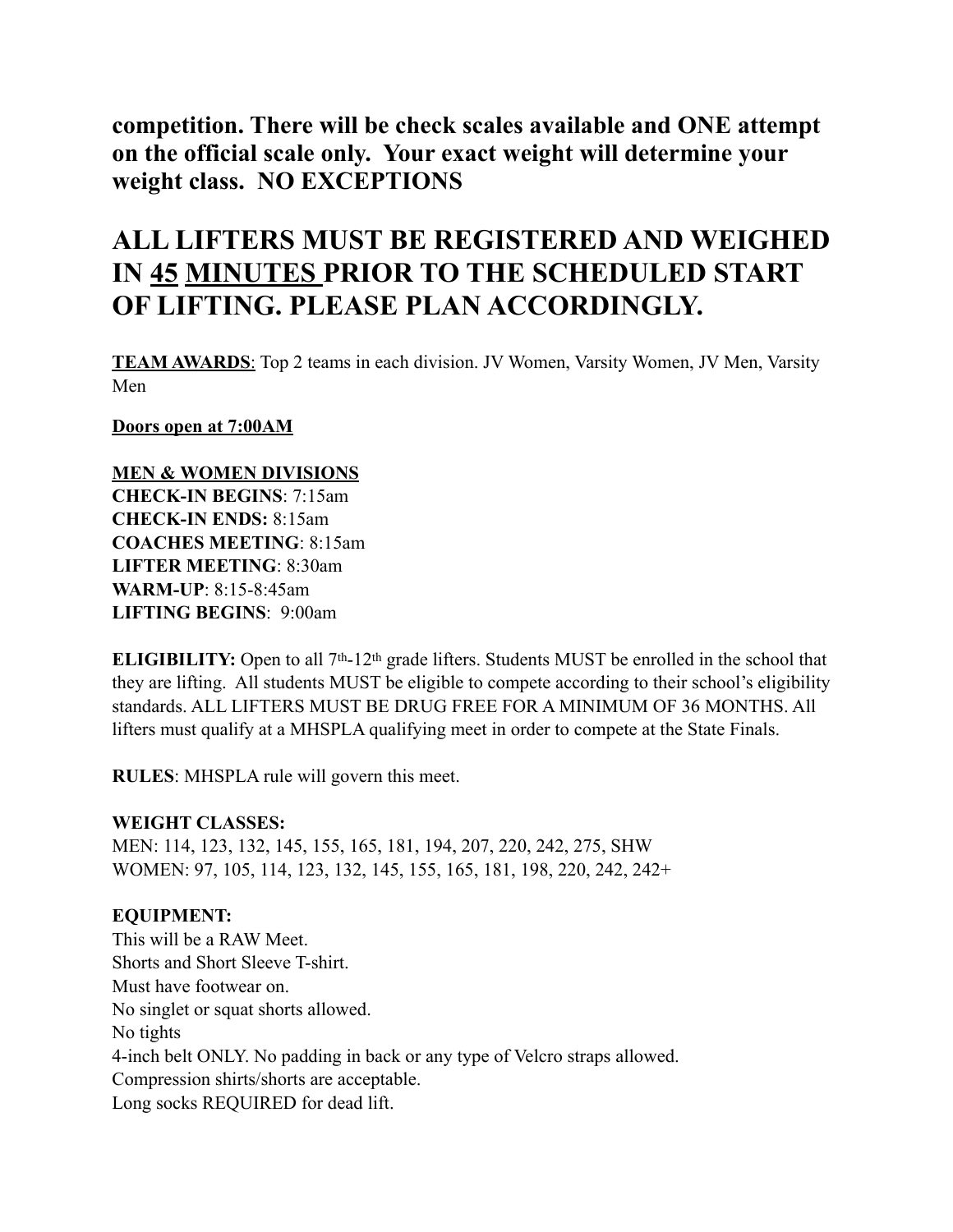**ADMISSIONS**: \$5.00 individual (11-59 yrs) \$ FREE for 10 yrs and under, military, 60+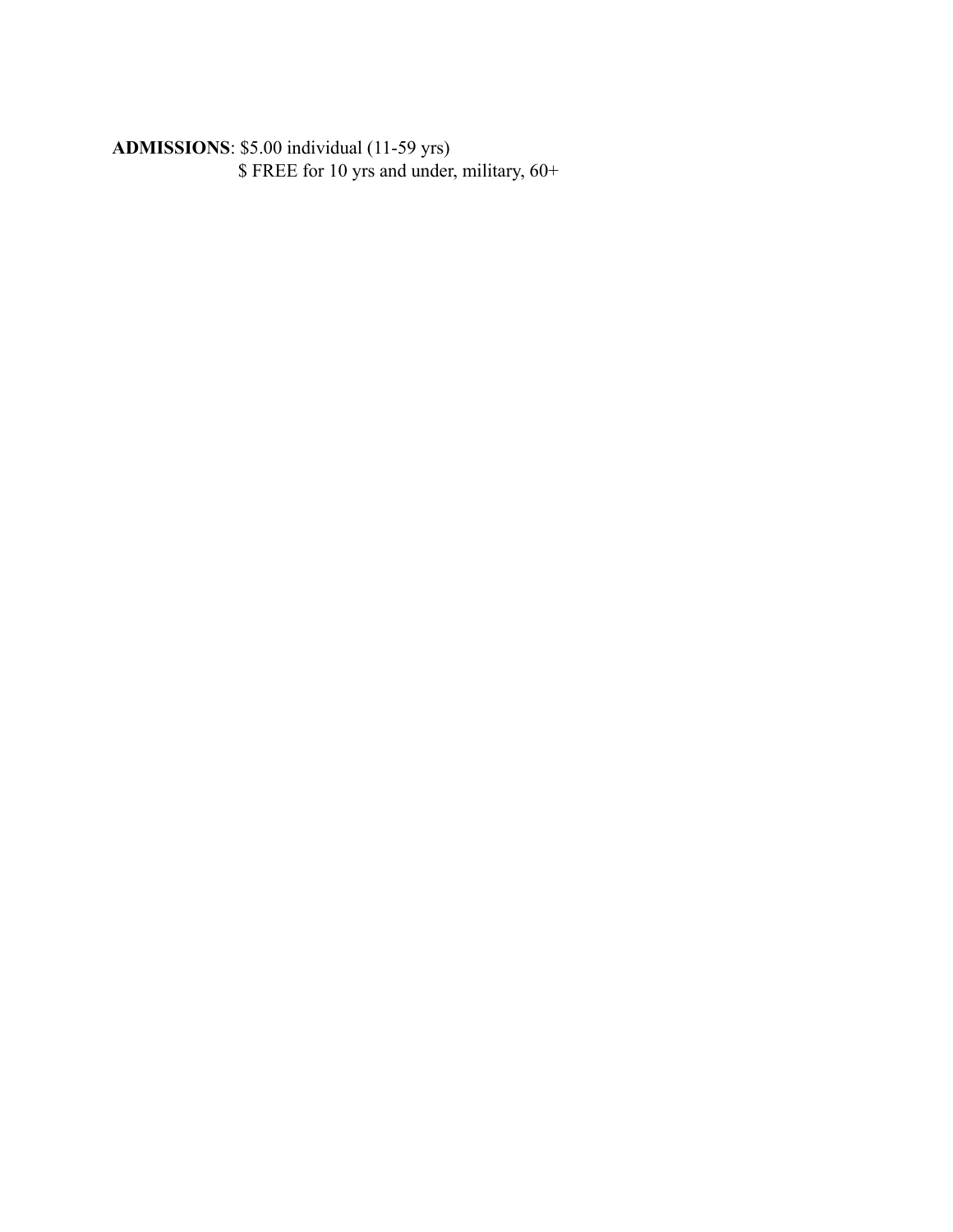## **Manistee High School**

Regional Qualifier - Entry Form

\$20.00 per lifter registration

| Grade        |                                | Weight Class     |       | Sex         |           |                |
|--------------|--------------------------------|------------------|-------|-------------|-----------|----------------|
| Name         |                                |                  |       | High School |           |                |
| Home Address |                                |                  |       |             |           |                |
|              |                                |                  |       |             |           |                |
| Openers:     |                                | Squat            | Bench |             | Dead Lift |                |
|              | <b>Check Division Entered:</b> |                  |       |             |           |                |
|              | JV<br>Women                    | Varsity<br>Women |       |             | JV Men    | Varsity<br>Men |

In consideration of the acceptance of my entry form in this Power lifting competition, I intend to be legally responsible for not only myself, but also my heirs, my executors, and my administrators. In signing this release from liability, I waive and release everyone connected with competition from any and all liability, which may arise from this competition.

In addition to the foregoing, I specifically release Mona Shores High School and the meet directors, meet assistants and anyone connected with this contest, regardless of his/her contribution.

Participant's Signature Parent Signature Parent Name Printed

Payment must be in **CASH** or **MONEY ORDER** ONLY. (No personal checks will be accepted.) Please make money orders out to "**Manistee High School Football".**

#### **RELEASE FROM LIABILITY AND CONSENT TO DRUG TEST**

In consideration of the acceptance of my entry in the Power lifting competition I intend to be legally bound, for not only myself but also for my heirs, my executors, and my administrators. By signing this release from liability, I waive and release everyone connected with competition from any and all liability, including any results of negligence which may arise from this competition. Moreover, I agree that any testing method which the meet director and the sponsors of this meet use to detect the presence of strength-inducing drugs SHALL BE CONCLUSIVE. That is, whether I think results of the tests are right or wrong I agree that I have no right to challenge the results of the drug tests. I further agree to submit to any physical tests which may be necessary to complete drug testing. Should I fail to pass the drug test I agree to forfeit any trophy or award which I otherwise have won. I understand and agree that if I fail to pass the drug tests, my name will appear on a published list of suspended members. If determined that I have failed the drug test, I agree to waive any claim for which legal relief is available. I agree to pay any attorney fee and litigation expenses incurred by any person, real or corporate, whom I may sue in an effort to challenge this Release form. I understand that my agreement to pay attorney fees and litigation expenses is the Sine Qua Non for the acceptance of my entry in this contest. If any provision of this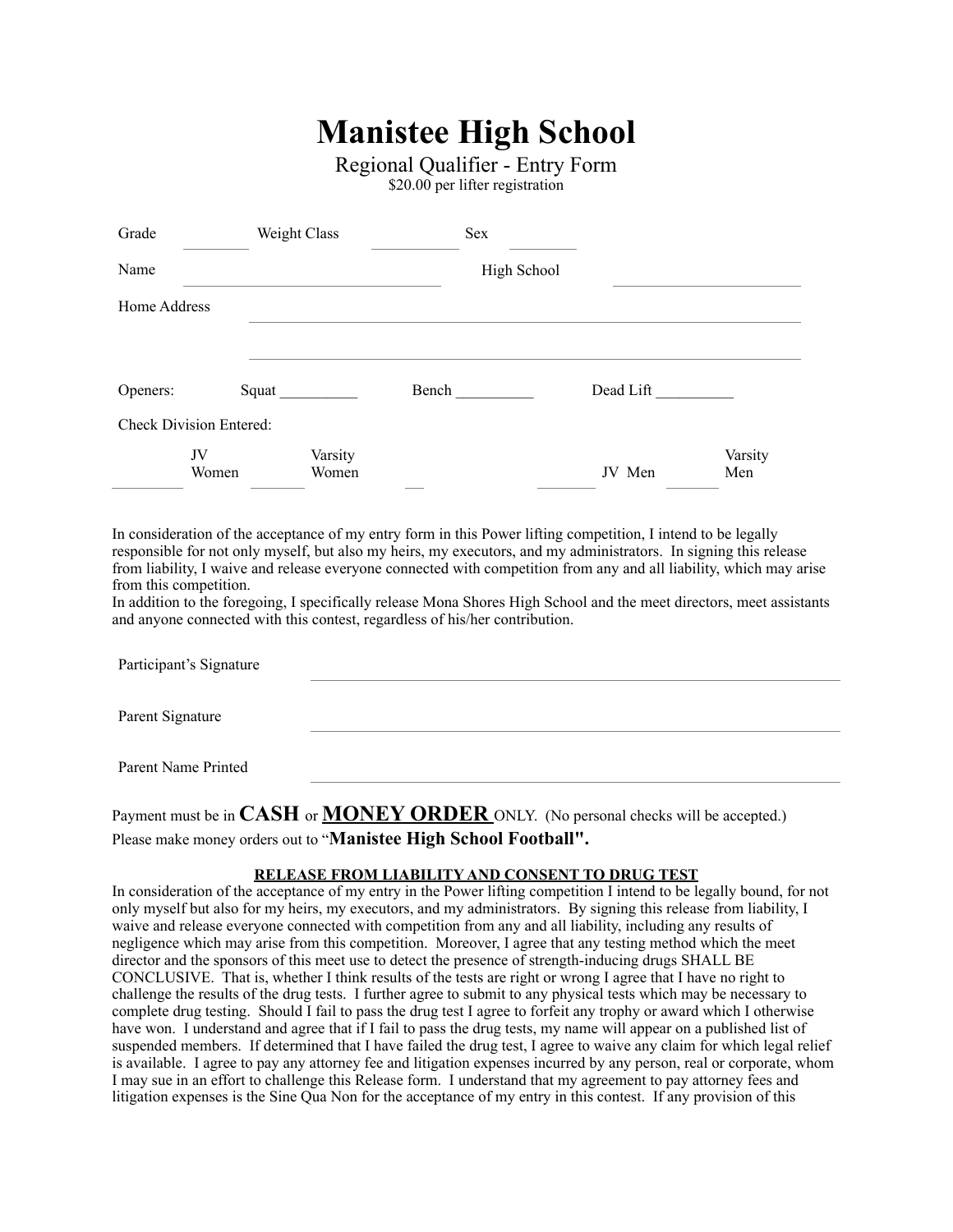release from liability shall be deemed by a court of competent jurisdiction to be invalid, the remainder of this Release from Liability shall remain in full force and effect. I also certify with my signature that this release/ agreement cannot be modified orally.

| SIGNATURE IN FULL OF<br>APPLICANT                 | DATE: |
|---------------------------------------------------|-------|
| SIGNATURE IN FULL OF PARENT OR<br><b>GUARDIAN</b> | DATE: |